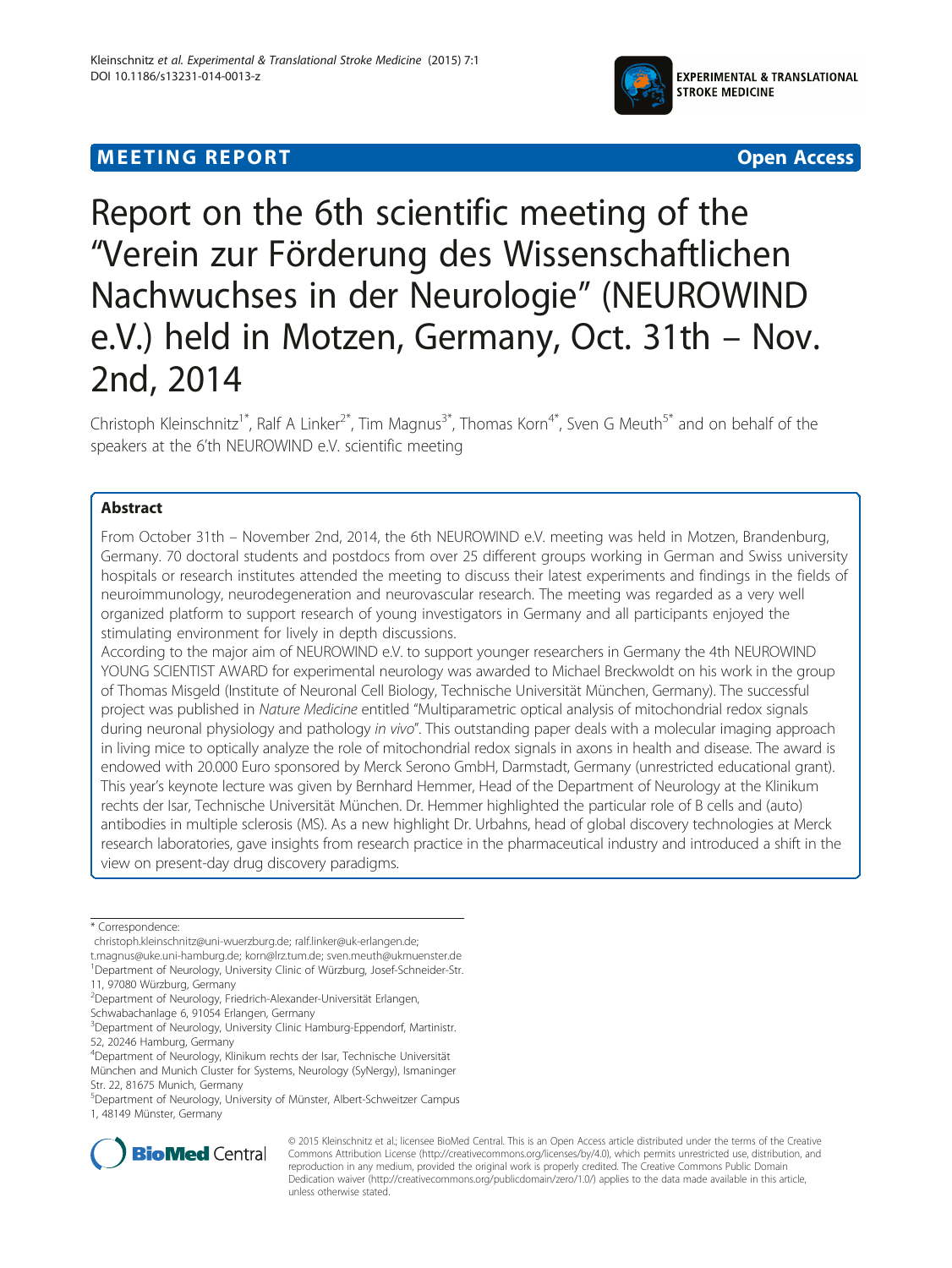# Summary of the scientific contributions to the NEUROWIND e.V. meeting 2014

# Contributions on vascular neurology

Kathrin Schüller from Nikolaus Plesnila's group in Munich focused on a mouse model of subarachnoid hemorrhage demonstrating early microcirculatory dysfunction (e.g. changes in vessel diameter, blood flow velocity). Next, Robert Brunkhorst from the group of Waltraud Pfeilschifter, Frankfurt, gave a talk on neuroregenerative effects of selective serotonin reuptake inhibitors (SSRI) and the sphingolipid-metabolism after induction of photothrombotic stroke. Arthur Liesz from Munich studied the release of alarmins also called DAMPs (danger-associated molecular pattern) following MCAO. In mice and men a stroke-size dependent up-regulation of high-motility group protein 1 (HMGB1) could be shown, although it has to be taken into account that signals differ in the subacute and the chronic phases after stroke induction. Christoph Harms from Berlin discussed pros and cons of preclinical stroke models and highlighted potential roadblocks in translational stroke research. He pointed out that SUMO2/3 (small ubiquitin-like modifier proteins) and their regulation by SENP7 (sentrin specific peptidase 7) might contribute to endogenous neuroprotection.

Hagen Huttner from Erlangen reported on the radiocarbon method as an innovative strategy to investigate adult neurogenesis in the human brain, e.g. in stroke. The data clearly show that after cortical infarction, there is no generation of new neurons in the brain. Kai Diederich from the group of Jens Minnerup, Münster, studied the role of lymphocytes for regeneration in a long-term photothrombosis model of cerebral ischemia. Thorsten Doeppner from Dirk Herrmann's group in Essen critically discussed the value of neuronal stem cells and exosomes as neuroregenerative approach in cerebral ischemia. Finally, Stine Mencl from Christoph Kleinschnitz's group reported on paradigms of neuroprotection in stroke models using NMDAR activated NOS molecules as targets of potential neuroprotective approaches. Blocking the NOS pathway and thus reducing toxic NO production appeared promising for protecting neuronal tissue after stroke. Three inhibitors Tat-NR2B9c, Tat-N-Dimer, and ZL006 were tested in the transient and permanent MCAO paradigm in mice and rats. In contrast to what was reported in the literature, no beneficial effect of any of the NOS pathway inhibiting compounds was detected. This reinvigorates the upcoming discussion on the role of preclinical stroke models for testing neuroprotective compounds to be used in human stroke patients.

### Neuroimmunology and oligodendroglial biology

Johannes Herkel from Hamburg gave a talk on toleranceinducing liver cells controlling distinct stages of inflammation, e.g. in EAE animals. His group used nanoparticles as carrier structures to deliver antigens to liver endothelial

cells. The concept is translated to humans by initiation of a clinical phase I trial. Next, Markus Kleinewietfeld, Dresden, reported on the role of NaCl in autoimmunity balancing regulatory T cell  $(T_{reg})$  and  $Th_{17}$  cell numbers via the p38/MAP kinase pathway and serum- and glucocorticoid-inducible kinase 1 (SGK1). These data indicate a role of dietary habits as environmental factor to modulate autoimmunity most likely via the gut microbiota. Jana Sonner from the group of Michael Platten in Heidelberg gave a presentation on the role of tryptophan catabolites on the development of  $T_{\text{regs}}$  and  $Th_{17}$  cells. A particularly important role of the serine/threonine-protein kinase general control non-derepressible 2 (GCN2) could be shown. Karin Steinbach from the group of Doron Merkler, Geneva, talked about viral footprints in the CNS and their role as a trigger of autoimmunity (fertile field hypothesis). Using the LCMV (non-cytolytic lymphocytic choriomeningitis virus) infection mouse model the group could show that preceeding infection of the brain early in life results in "purged" glial cells that appear to support a higher lesion load following EAE induction.

Next, Alexander Schulz from Jena (research group of Helen Morrison) gave a presentation on neurofibromatosis type II. Merlin, the gene product of NF2, interacts with neuregulin 1, has a strong impact on the myelin sheath, and influences axon structure maintenance. Stefanie Jörg from Ralf Linker's lab in Erlangen investigated the role of dietary fatty acids and their impact on CNS autoimmunity via the small intestine. The main outcome of the study indicated a differential shift in  $Th_{17}$  and  $Th<sub>1</sub>$  cell numbers in the gut induced by lauric acid accompanied by an upregulation in IL17 and IFNg production. In contrast, proprionic acid treatment resulted in upregulated numbers of regulatory T cells associated with an ameliorated disease course in EAE mice.

Marie Wunsch from Stefanie Kuerten's group in Würzburg presented data on the enteric nervous system as a putative immune target in multiple sclerosis. Focusing on NKG2D, Tobias Ruck from the group of Heinz Wiendl/Sven Meuth (Münster) provided insights in the role of this receptor on T cells in the EAE model as well as in patients suffering from MS or polymyositis. Vivien Thom from the group of Tim Magnus gave a talk on interleukin-17 producing T cells from the CSF as a possible marker for cerebral vasculitis. Christina Ruland from Judith Alferink's group in Münster talked about tetraspanin-2 as a new murine tetraspanin in peripheral immune cells including neutrophils, CD4 positive T cells, and conventional dendritic cells as well as oligodendrocytes. Lena Krzyzak from Alexander Steinkasserer's group in Erlangen focused on the role CD83 in the immune response. Membrane bound C83 is present in thymic epithelial cells, dendritic cells, and regulatory T cells exerting different functions. In contrast soluble CD83 has an immunmodulatory role via modulation of IDO.